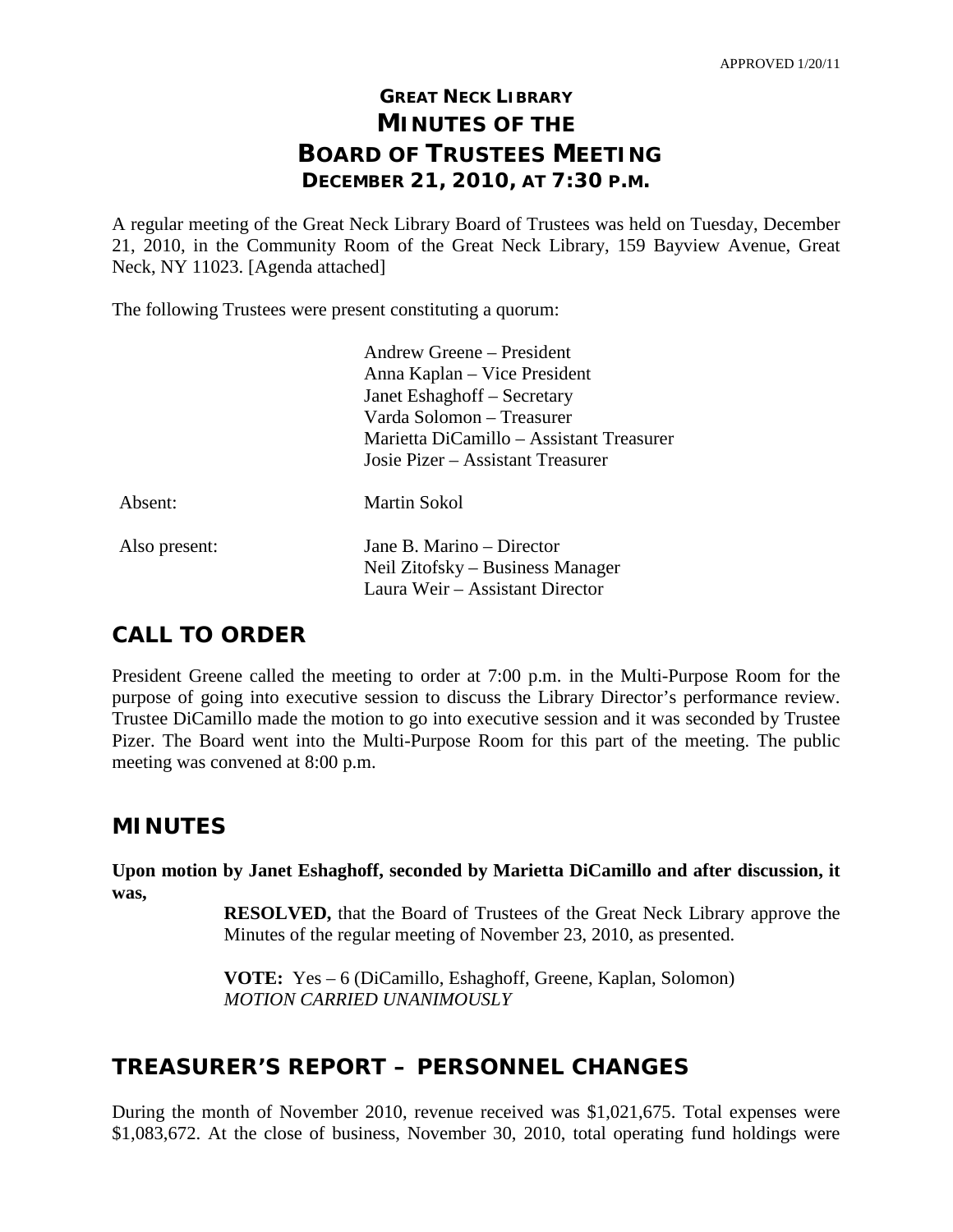\$1,476,274. Of these funds, \$924,547 was on deposit at HSBC, \$548,936 was on deposit at Chase Bank, and \$2,790 was on hand in Petty Cash funds at Main and the Branches. This compares to a November 30, 2009, balance of \$1,951,221.

\_\_\_\_\_\_\_\_\_\_\_\_\_\_\_\_\_\_\_\_\_\_\_\_\_\_\_\_\_\_\_\_\_\_\_\_\_\_\_\_\_\_\_\_\_\_\_\_\_\_\_\_\_\_\_\_\_\_\_\_\_\_\_\_\_\_\_\_\_\_\_\_\_\_\_\_\_\_\_\_\_\_\_\_\_\_\_\_\_\_\_\_\_

Additionally, the cash balance of the Main Building and Special Services fund was \$1,186,121; the Automated Library fund was \$122,207; the Restricted Gift fund was \$378,332; the Branch and Special Services fund was \$140,079. These funds totaled \$1,826,740 on November 30, 2010. The November 30, 2009 total was \$1,819,454.

**Upon motion by Varda Solomon, seconded by Marietta DiCamillo, and after discussion, it was,**

> **RESOLVED,** that the Board of Trustees of the Great Neck Library accept the December 21, 2010, Treasurer's Report.

**VOTE:** Yes – 6 (DiCamillo, Eshaghoff, Greene, Kaplan, Pizer, Solomon) *MOTION CARRIED UNANIMOUSLY*

Trustee Pizer asked that the reading of the Treasurer's report be discontinued since it was already discussed at the Finance Committee meeting. The Trustees had no objections as long as this was not in violation of the Bylaws. The Director will check and if not addressed in the Board Policy Manual, this will be implemented. [There is nothing in the Board Policy Manual to address this issue directly, only that the Treasurer's Report be accepted by a majority vote of the Board.]

The Director, in response to a query from the public, promised to have the report on the telephone bill overage available for the January Finance Committee meeting.

### **Warrant**

#### **Upon motion by Varda Solomon, seconded by Marietta DiCamillo, and after discussion, it was,**

**RESOLVED,** that the Board of Trustees of the Great Neck Library authorize the Treasurer, who has reviewed all checks and supporting documentation, to pay the persons named in the Warrant dated November 20, 2010, through December 17, 2010, Paid Checks numbered 0029053 through 0029059, 0029094 through 0029098, and 42062 through 42073, and To-Be-Paid Checks numbered 42074 through 42182, 42184 through 42202, the sums set against their respective names, amounting in the aggregate to \$218,927.38.

Check number 42183 in the amount of \$2,784.40 was removed from the warrant as the Finance Committee would like to review this and the next bill together.

The Director, in response to a question from a member of the public concerning free rent for the Station Branch, clarified that the rent on the demised space will be paid up until February 2011.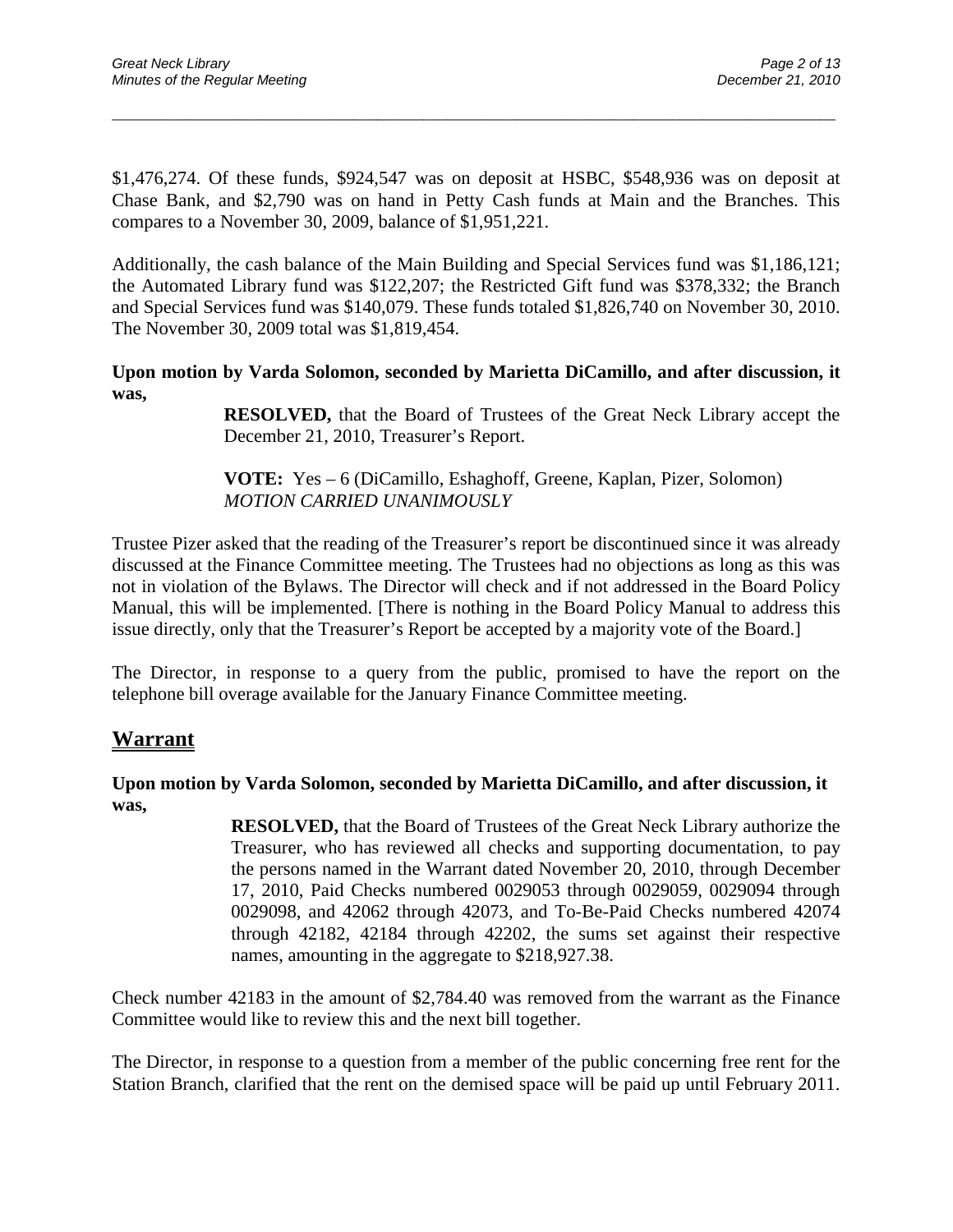The free rent promised by the landlord is on the new location upstairs for eight months from June 2010 to February 2011.

\_\_\_\_\_\_\_\_\_\_\_\_\_\_\_\_\_\_\_\_\_\_\_\_\_\_\_\_\_\_\_\_\_\_\_\_\_\_\_\_\_\_\_\_\_\_\_\_\_\_\_\_\_\_\_\_\_\_\_\_\_\_\_\_\_\_\_\_\_\_\_\_\_\_\_\_\_\_\_\_\_\_\_\_\_\_\_\_\_\_\_\_\_

President Greene further explained that it was not the intention of the Board to misinform the public that rent for the old space would end once the branch moved out. There was some misunderstanding with the ad-on, a proportional amount of the taxes and other expenses, based on the explanation provided by the Library's attorney. The landlord has given some concessions and it is hoped that further concessions will be provided. The Board has had discussions regarding this in executive session.

*Public Comment: Marianna Wohlgemuth, Norman Rutta, Ralene Adler, Stanley Dacher, Carol Frank*

> **VOTE:** Yes – 6 (DiCamillo, Eshaghoff, Greene, Kaplan, Pizer, Solomon) *MOTION CARRIED UNANIMOUSLY*

### **Payroll Warrants**

**Upon motion by Varda Solomon, seconded by Marietta DiCamillo, and after discussion, it was,**

> **RESOLVED,** that the Board of Trustees of the Great Neck Library accept the Payroll Warrants for pay dates November 4, 2010 and November 18, 2010, which have been reviewed by the Treasurer, in the amounts of \$168,157.44 and \$171,165.51 respectively, for a total of \$339,322.95.

**VOTE:** Yes – 6 (DiCamillo, Eshaghoff, Greene, Kaplan, Pizer, Solomon) *MOTION CARRIED UNANIMOUSLY*

### **Personnel Changes**

**Upon motion by Varda Solomon, seconded by Marietta DiCamillo, and after discussion, it was,**

> **RESOLVED,** that the Board of Trustees of the Great Neck Library accept the Personnel Changes of November 20, 2010, through December 17, 2010.

**VOTE:** Yes – 6 (DiCamillo, Eshaghoff, Greene, Kaplan, Pizer, Solomon) *MOTION CARRIED UNANIMOUSLY*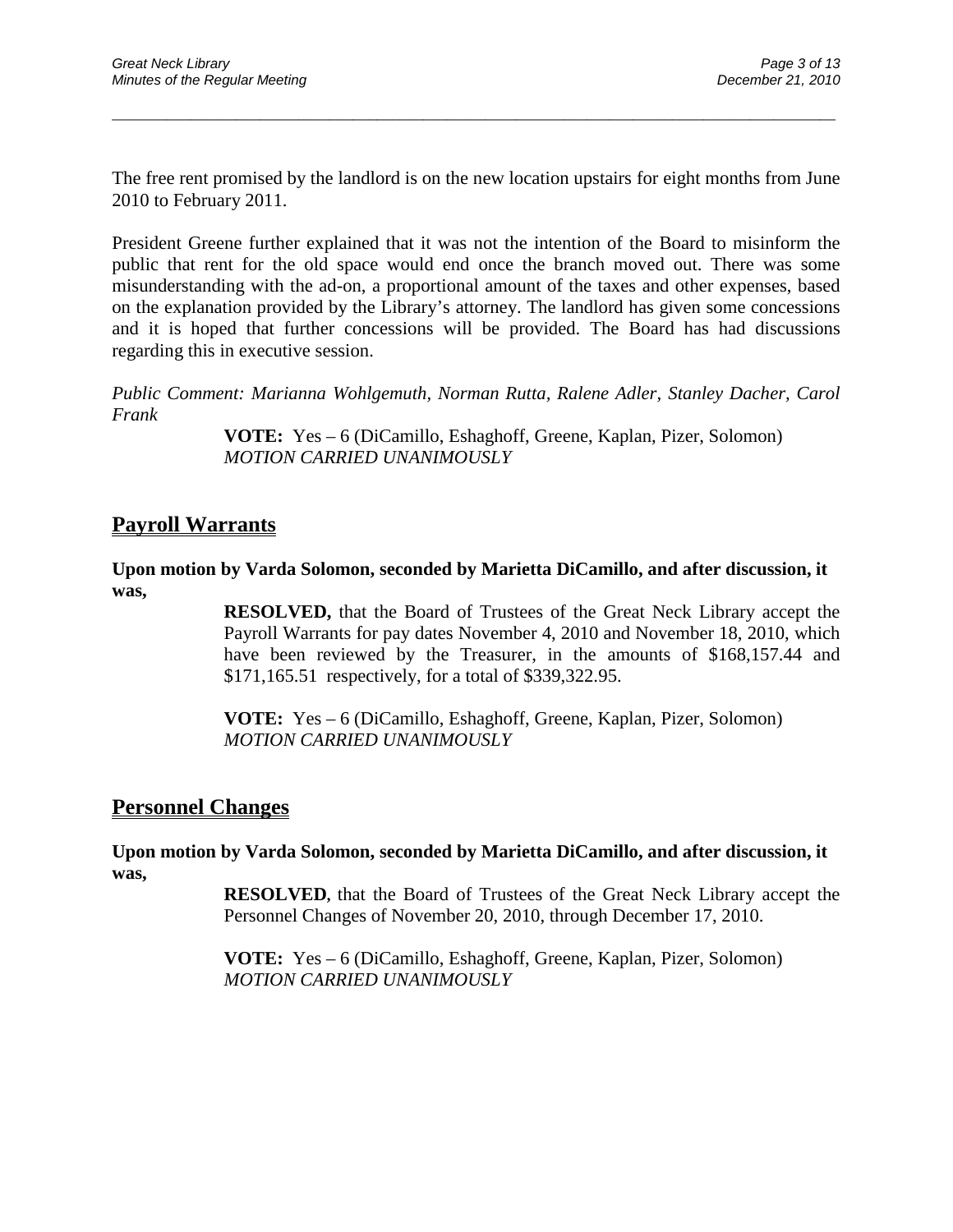## **REPORTS**

Below is the text of the written reports:

## **Special Finance Committee Meeting**

The meeting was called to order at 7:35 p.m. on December 7, 2010, at 7:30 p.m. in the Multi-purpose Room by Treasurer Varda Solomon. In attendance: Varda Solomon, Treasurer; Marietta DiCamillo, Assistant Treasurer; Josie Pizer, Assistant Treasurer; Jane B. Marino, Library Director; Laura Weir, Library Assistant Director; Neil Zitofsky, Library Business Manager.

\_\_\_\_\_\_\_\_\_\_\_\_\_\_\_\_\_\_\_\_\_\_\_\_\_\_\_\_\_\_\_\_\_\_\_\_\_\_\_\_\_\_\_\_\_\_\_\_\_\_\_\_\_\_\_\_\_\_\_\_\_\_\_\_\_\_\_\_\_\_\_\_\_\_\_\_\_\_\_\_\_\_\_\_\_\_\_\_\_\_\_\_\_

Ms. Solomon went on to explain that the purpose of this meeting was to establish a set of Financial Guidelines for the Library that would be approved by the Board and become part of the procedure to be used whenever a contract, letter of agreement or signed proposal was entered into by the Library with a Vendor.

The focus of these guidelines was for building related vendors and the guidelines suggested for inclusion were:

- 1. A definition of the scope of work that should be included in the contract.
- 2. A set of deliverables, such as written reports, that should be defined in the contract.
- 3. The establishment of milestones for the duration of the contract that will enable the library to track the work being done.
- 4. The manner and timetable for submission of invoices, including what information needs to be detailed on the invoice.

This draft document will be reviewed by the Finance Committee for any additions or changes before it is submitted to the Policy Committee and the Board for approval.

## **Branch Committee**

The Branch Committee met on Monday, December 13, 2010, 8:00 p.m. in the Multi-Purpose Room. In Attendance: Janet Eshaghoff, Chair; Josie Pizer, Trustee; Varda Solomon, Trustee; Andrew Greene, Board President; Jane B. Marino, Library Director; Laura Weir Library Assistant Director.

The meeting was called to order at 8:05 pm by Committee Chair, Janet Eshaghoff.

At the request of the Chair, the Director distributed an updated overview of circulation as well as lease and rent information about each branch. She went on to explain that although Station Branch was closed for six weeks in October and November, it still had the highest percentage and portion of the circulation for the branches.

The Committee asked about Parkville Branch and its circulation and although its circulation is at about 35% of the branches' total circulation, its numbers are down slightly from the previous year. Ms. Marino went on to state that she had discussed this issue with the Branch Head who is aware of the numbers and is constantly thinking of both programs and services that will boost them.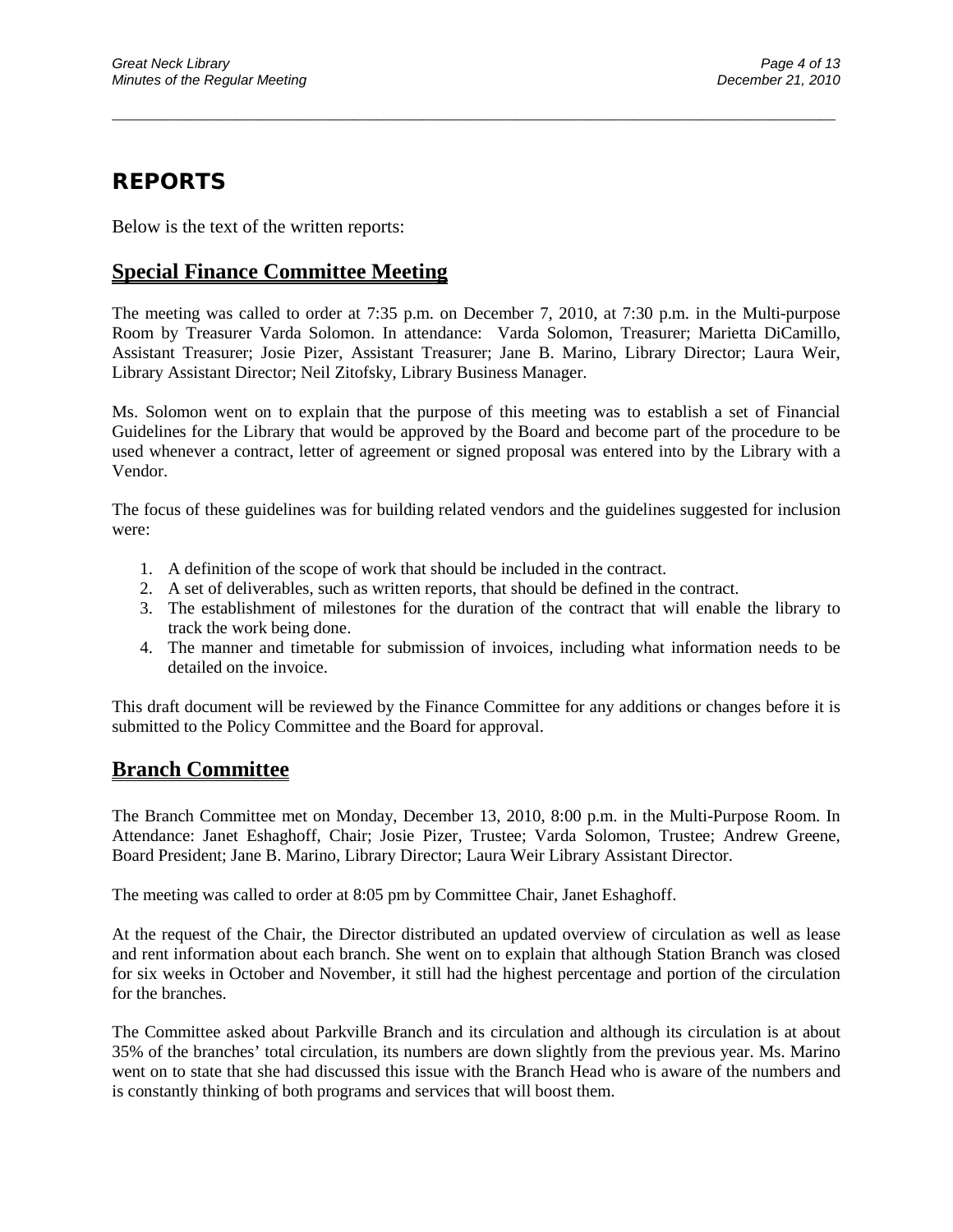Trustee Eshaghoff then asked the Director for an update of the options for renovation or expansion at Parkville. The Director stated that she had met with architect Ron Zakary to explore what the Library's options are regarding branch expansion. Since no expansion can take place without the permission of the School Board and the New York State Department of Education, she met with Mr. Zakary to solicit a proposal for a preliminary plan that would be necessary in order to get the necessary permissions.

\_\_\_\_\_\_\_\_\_\_\_\_\_\_\_\_\_\_\_\_\_\_\_\_\_\_\_\_\_\_\_\_\_\_\_\_\_\_\_\_\_\_\_\_\_\_\_\_\_\_\_\_\_\_\_\_\_\_\_\_\_\_\_\_\_\_\_\_\_\_\_\_\_\_\_\_\_\_\_\_\_\_\_\_\_\_\_\_\_\_\_\_\_

The meeting with the architect and the Branch Head produced a few ideas, but the conclusion was that the Branch's meeting space is woefully inadequate and that is what would be the focus of any expansion. The Director went on to explain that such an expansion might be a long time coming, with the permissions that need to be obtained before any real construction could be done. Another option would be to renovate the existing space, replacing carpeting, painting and replacing the HVAC system. She has obtained some quotes. The committee asked her to continue to seek additional quotes so they might come to a consensus about next steps.

As far as updates on facilities of Station and Lakeville, other than inoperable door counters, which the library is looking to replace, all seems to be operating well. The Internet is now available in Station and the patrons are happy with the new space.

A new date for a future meeting will be set once the Director has gathered the information sought by the committee, including more circulation and program attendance at Parkville as well as additional quotes for painting and HVAC repair.

## **Assistant Director**

#### **Station Branch**

I made frequent visits with the Director to the Station Branch Library in preparation for the Grand opening event On Sunday, December  $5<sup>th</sup>$ . I supervised the removal by the Maintenance staff of various materials, odd pieces of shelving, furniture and other book display paraphernalia. Kathleen needed a desk for the non-public Technical Services area in the back of the space. We were able to locate and free one up from the Main Library and send it over to her before the Grand Opening.

Staff Manual: At the direction of the Personnel Committee, I have begun working with the current president of the Staff Association to identify and separate out of the Collective Bargaining Agreement information that is not contractual or negotiable but informational in nature that belongs in an employee staff manual. We have already made good progress in separating library, staff and departmental rules and procedures from the Library Board Policy Manual to place in the same staff manual.

Book Ordering Workshop: Katy White, our representative from Baker and Taylor, returned to give a workshop on using the Title Source 3 website to librarians and clerks who could not make the first workshop given last month. Those who attended found the workshop relevant and agreed that they had all learned new search tools and techniques to use for successful book searches, subject searches, book reviews and collection development. Katy will return again to work with the audiovisual staff.

Trustee Pizer asked when the Personnel Committee would receive a copy of the staff manual that the sub-committee has been working on. The Director promised to have copies available for the January 4<sup>th</sup> Personnel Committee meeting. [End of report]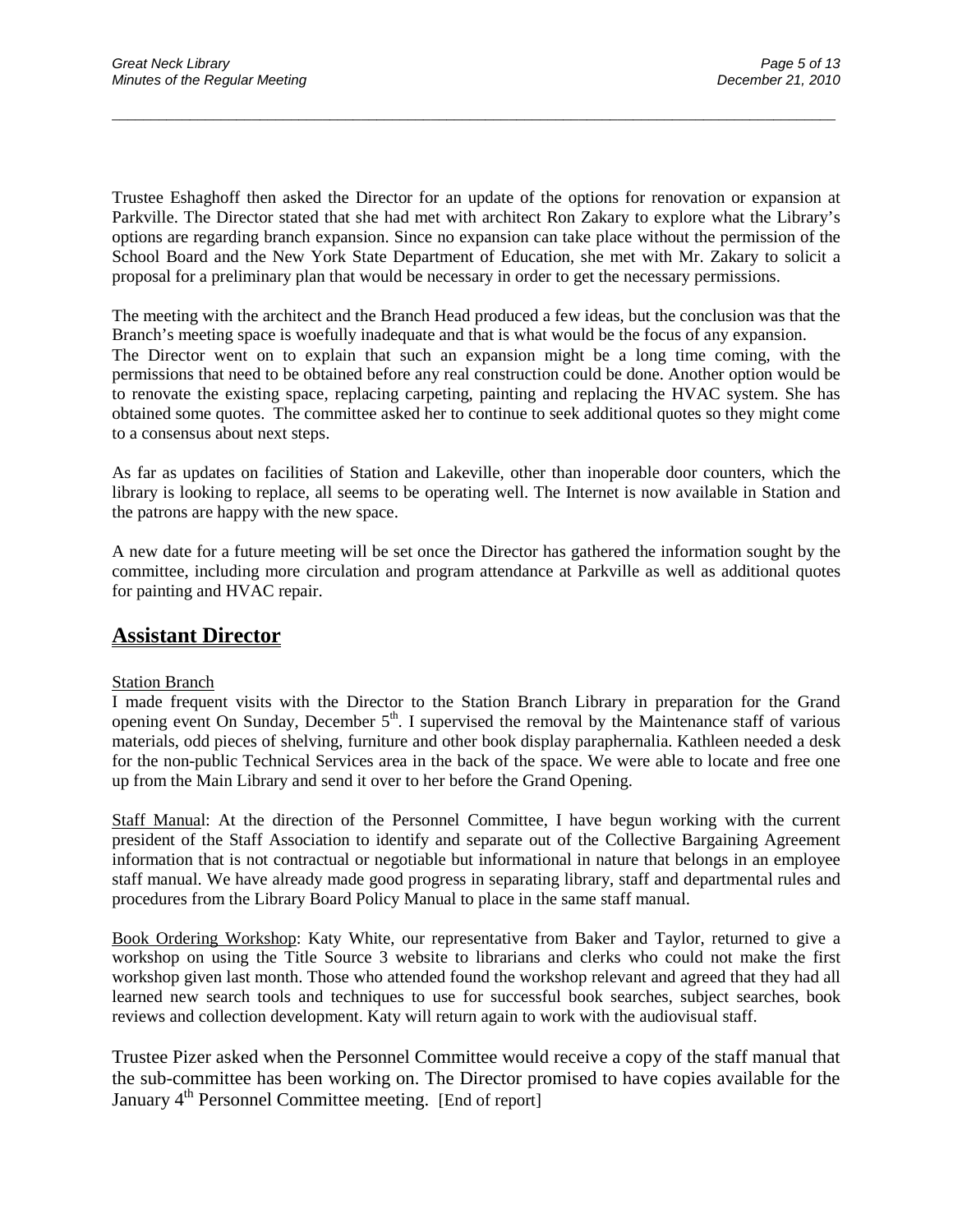## **Library Director**

Personnel: As the year draws to a close, I would like to thank several staff committees whose members have worked hard on a variety of tasks that benefit both the staff and the public. These committees are the Staff Development Day Committee whose names were mentioned in my November report; the Authors @ GNL Committee who have hosted several wonderful events and have three more planned, at little or no cost to the Library. They are Janet Schneider, Maureen McKenna, Kathleen Cotter, Jonathan Aubrey, Margery Chodosch and Pam Levin. We have recently merged the Great Neck Reads Committee with this committee, so its additional members are Courtney Greenblatt, Ethan Mann and Laura Weir. Earlier in the year, we had a wonderful Strategic Planning Committee, made up of staff members from various departments, including Lisa Wu Stowe from Children's Services, Zach Morris from Levels, Laura Weir, and Jonathan Aubrey from Reference. All the staff members involved in any of these committees have done a wonderful job volunteering, contributing and making our library a better place both for our staff and our patrons.

\_\_\_\_\_\_\_\_\_\_\_\_\_\_\_\_\_\_\_\_\_\_\_\_\_\_\_\_\_\_\_\_\_\_\_\_\_\_\_\_\_\_\_\_\_\_\_\_\_\_\_\_\_\_\_\_\_\_\_\_\_\_\_\_\_\_\_\_\_\_\_\_\_\_\_\_\_\_\_\_\_\_\_\_\_\_\_\_\_\_\_\_\_

Building Projects: As you know, Station Branch is now officially opened and fully functioning. I will be working with both the Assistant Director and the Station Branch Head to come up with some creative programming to draw the public into our new location.

Two preliminary meetings and our BZA hearing occupied much of December for our main building project. I will prepare a full report on the BZA hearing in a separate document since the hearing is scheduled for less than a week prior to our Library Board Meeting.

Meetings: I attended the Long Island Library Council's Annual Meeting on November  $18<sup>th</sup>$  at the New York Institute of Technology. The keynote speaker was Carla Hayden, past ALA President and currently the Chief Executive Officer of the Enoch Pratt Free Library in Baltimore, MD. As always, a meeting like this is an opportunity to interact and network with colleagues from both Nassau and Suffolk County.

Along with Trustees DiCamillo, Pizer and Solomon, I attended the NLS Annual Meeting on December 6 at the Nassau Library System Headquarters. The Trustees participated in the election of new NLS trustees and got an update about NLS services and funding challenges. [End of report]

Trustee DiCamillo remarked that she attended the NLS Budget Hearing last evening and she spoke to the proposed 1% increase, which includes everything except for capital expenditures and debt service, over the next three-year period that will be passed on to member libraries. She asked for them to seriously consider the impact it would have on larger budgeted libraries like Great Neck. The Director clarified that the 1% does not include the ALIS charges and it is a proposal floated by the NLS Board that is now going to the NLS Directors Committee. Trustee DiCamillo asked the Director to distribute to the rest of the Board a statistical chart comparing Village libraries and School District libraries that she obtained at the meeting. Trustee Solomon thanked Trustee DiCamillo for representing the Board at the NLS meeting.

Director Marino also shared a letter from a patron who had paid for an ad in the Levels program for the production of *Twelve Angry Men*, praising Levels and the wonderful things done for teens.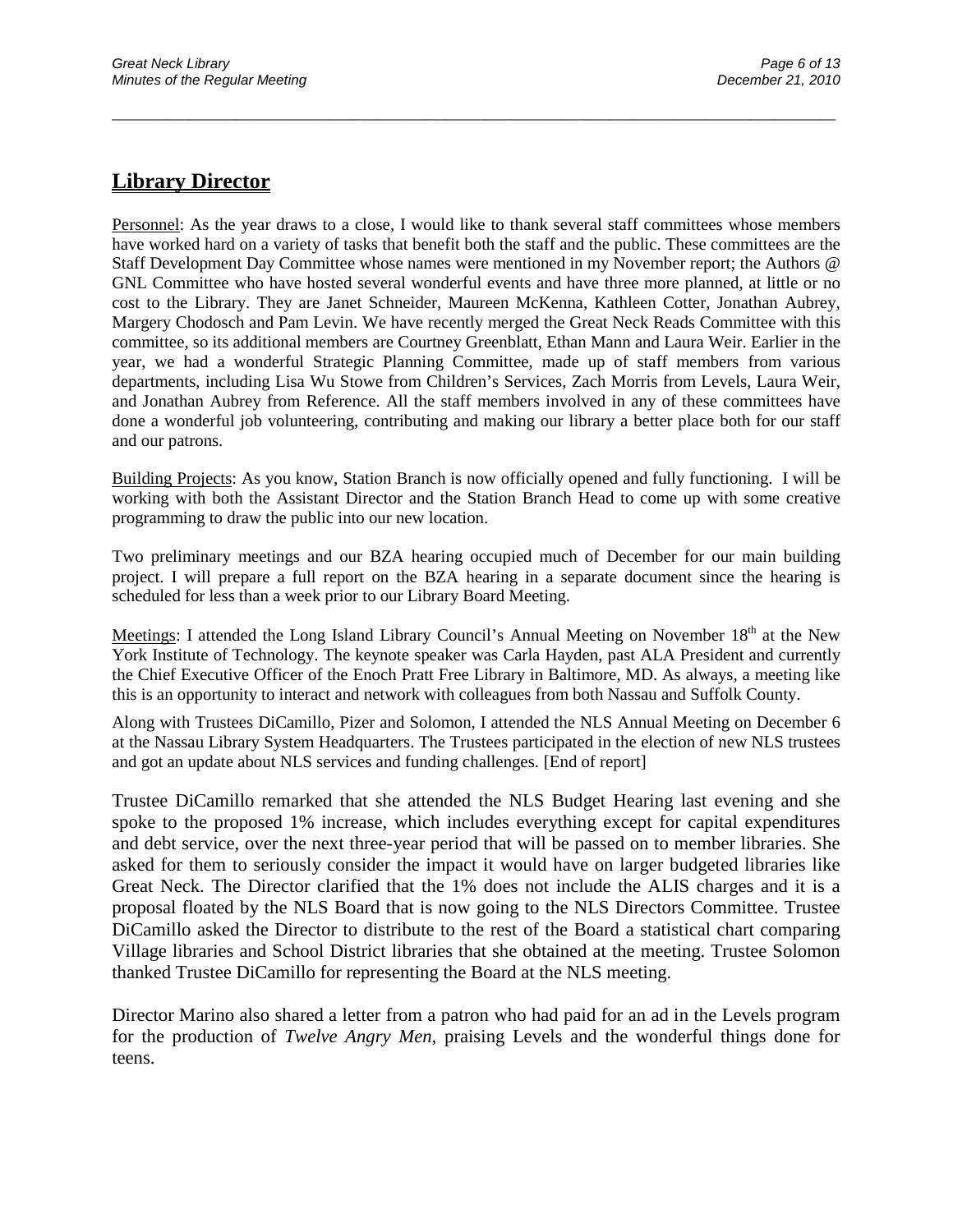Trustee Pizer asked that whenever staff attend a conference that not only the report be sent to the Board but the information shared with the rest of staff so some of the things can be implemented for better growth and development of the Library.

\_\_\_\_\_\_\_\_\_\_\_\_\_\_\_\_\_\_\_\_\_\_\_\_\_\_\_\_\_\_\_\_\_\_\_\_\_\_\_\_\_\_\_\_\_\_\_\_\_\_\_\_\_\_\_\_\_\_\_\_\_\_\_\_\_\_\_\_\_\_\_\_\_\_\_\_\_\_\_\_\_\_\_\_\_\_\_\_\_\_\_\_\_

The Director was asked to provide an update on the BZA hearing on December 15, 2010. She reported that the hearing was attended by the professionals hired by the Library – Kim Gennaro and Harold Lutz (VHB), Paul Bloom (Harras Bloom Archer), Greg Schiavone (Robinson Muller Schiavone Consulting Engineers), and Ernesto Vela and Dan Heuberger (DattnerArchitects). They did an excellent job presenting the project. President Greene also spoke as the "face of the Library." They addressed each of the five variances – lot coverage, floor coverage, parking, drainage and fencing. Greg Schiavone discussed the drainage issue on how hard they worked to contain 95.5% of the storm water runoff. The public was also given an opportunity to speak for and against the project.

The BZA requested for the engineer to restripe the parking lot in the site plan to the smaller spaces to see if more parking could be available on site. This will be sent to them next week. There was no further hearing and the BZA will render a decision 60 days from when the complete submission was made.

President Greene also added that the BZA requested a submission of a plan for employee parking.

As a point of information, Carol Frank, reporter from the Great Neck Record, who was also at the hearing, provided additional information that the BZA strongly urged at the end of the meeting that attention be given to off-site parking for employees to allow for more onsite parking. They were also concerned about the clarity of the agreement and the understanding between the Great Neck Library and the Village of Saddle Rock. They urged the Library Board to be extremely clear since so much relies on the additional on-street parking and if something were to occur down the road that triggers the Village to reclaim the on-street parking, then what kind of recourse would the library have. She asked if the employee's contract addresses parking and what would be staff reaction to off-site parking. Trustee DiCamillo stated this happened in the past and staff reacted to this.

The Director added that the agreement between the Great Neck Library and the Village of Saddle Rock, in the form of a Board of Trustees resolution recorded in the Minutes, was sent to Zoning Counsel Paul Bloom and he is dealing with that aspect of it.

*Public Comments: Marianna Wohlgemuth, Ralene Adler*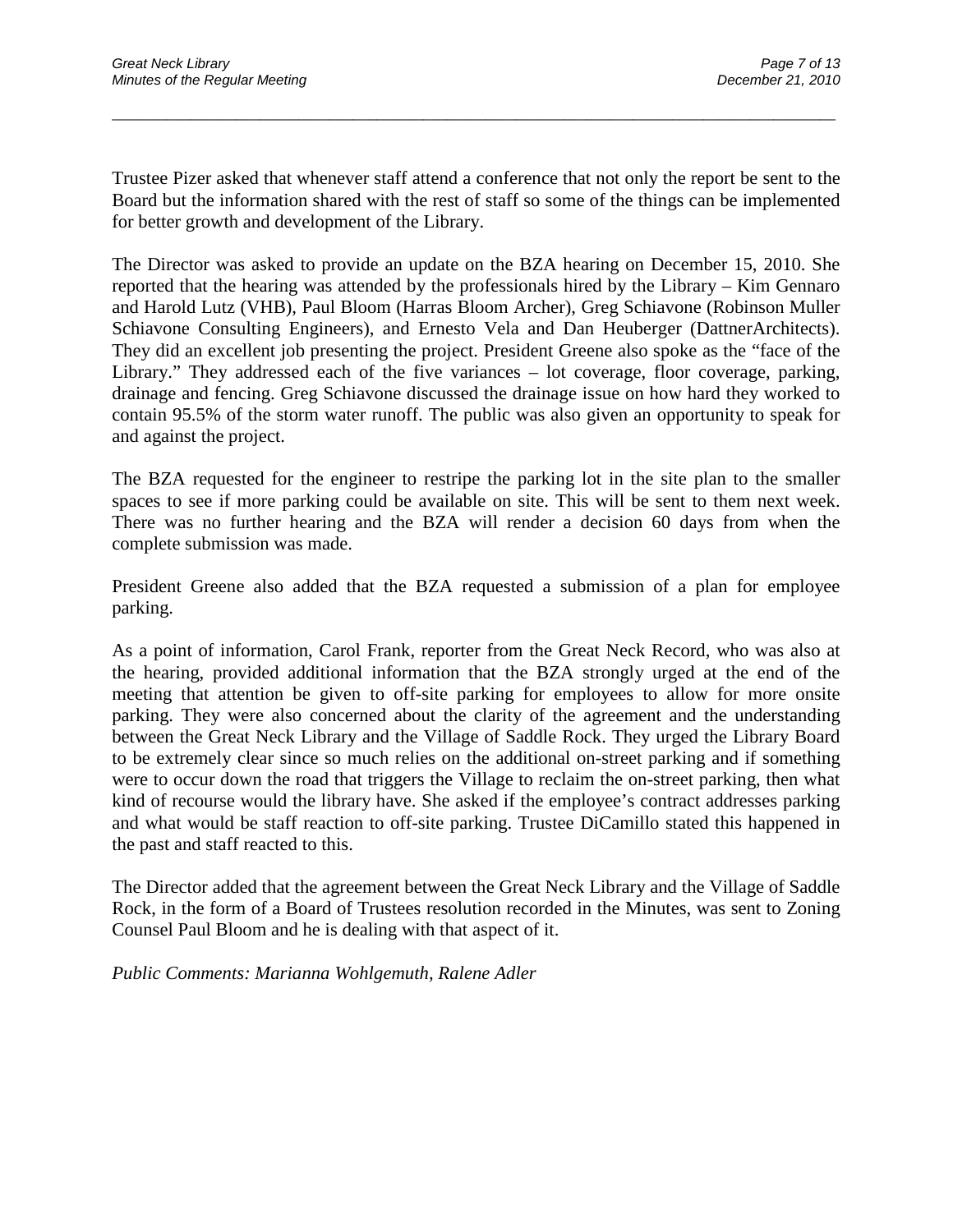# **OLD BUSINESS**

## **Nepotism Policy – 2nd Reading**

"The purpose of the anti-nepotism policy is to promote fairness, impartiality and equal opportunity for all Great Neck Library employees. The anti-nepotism policy strives to pre-empt favoritism or the perception of favoritism to the extent such is not within the best interests of the Library or its personnel. Further this policy seeks to avoid the potential for (or actual) emotional interference with job performance that might stem from familial relationships that exist at the Library. The anti-nepotism policy applies to all employees.

\_\_\_\_\_\_\_\_\_\_\_\_\_\_\_\_\_\_\_\_\_\_\_\_\_\_\_\_\_\_\_\_\_\_\_\_\_\_\_\_\_\_\_\_\_\_\_\_\_\_\_\_\_\_\_\_\_\_\_\_\_\_\_\_\_\_\_\_\_\_\_\_\_\_\_\_\_\_\_\_\_\_\_\_\_\_\_\_\_\_\_\_\_

Nepotism is defined as special treatment or lack of impartiality shown to Library employees by other employees who are family members. Family members include:

- Immediate Family members wives, husbands, mothers, fathers, daughters, sons, sisters, brothers, stepparents, stepchildren, adoptive parents and adoptive children.
- Extended Family members grandparents, aunts, uncles, cousins, nieces and nephews.
- Marital Family members in-law relationships such as mothers-in-law, fathers-in law, sisters-in law, brothers-in-law.
- Domestic partners.

The Library retains the right to refuse to appoint and or promote a person to any position in the Library when his or her relationship to another employee has the potential for creating adverse impacts on supervision, safety, security or morale, or may cause, in the Library's considered determination, an inappropriate or improper work relationship.

Library employees who possess a familial relationship (as defined above) with another employee are prohibited from participating in the decision-making process regarding hiring, promotion, performance review, termination, recommendation or any employment-related decision that will affect the relative's position at the Library."

#### *Public Comment: Norman Rutta, Stanley Dacher*

### **Museum Passes**

The Director met with the Department Heads and Branch Heads involved in the Museum Passes and although they felt this program has not been given much time, her concern is not only the cost but the staff time involved and whether it has provided service to the community as a whole. She felt that it would be more appropriate to have a museum docent doing programs at the Library.

Below is her written report to the Board.

At your request, I have undertaken a study of our Museum Pass program in order to determine if this is a program the Library would like to continue. There are several questions to answer in this study. What was the cost? How many patrons did it serve? Was it worth the time, trouble and expense?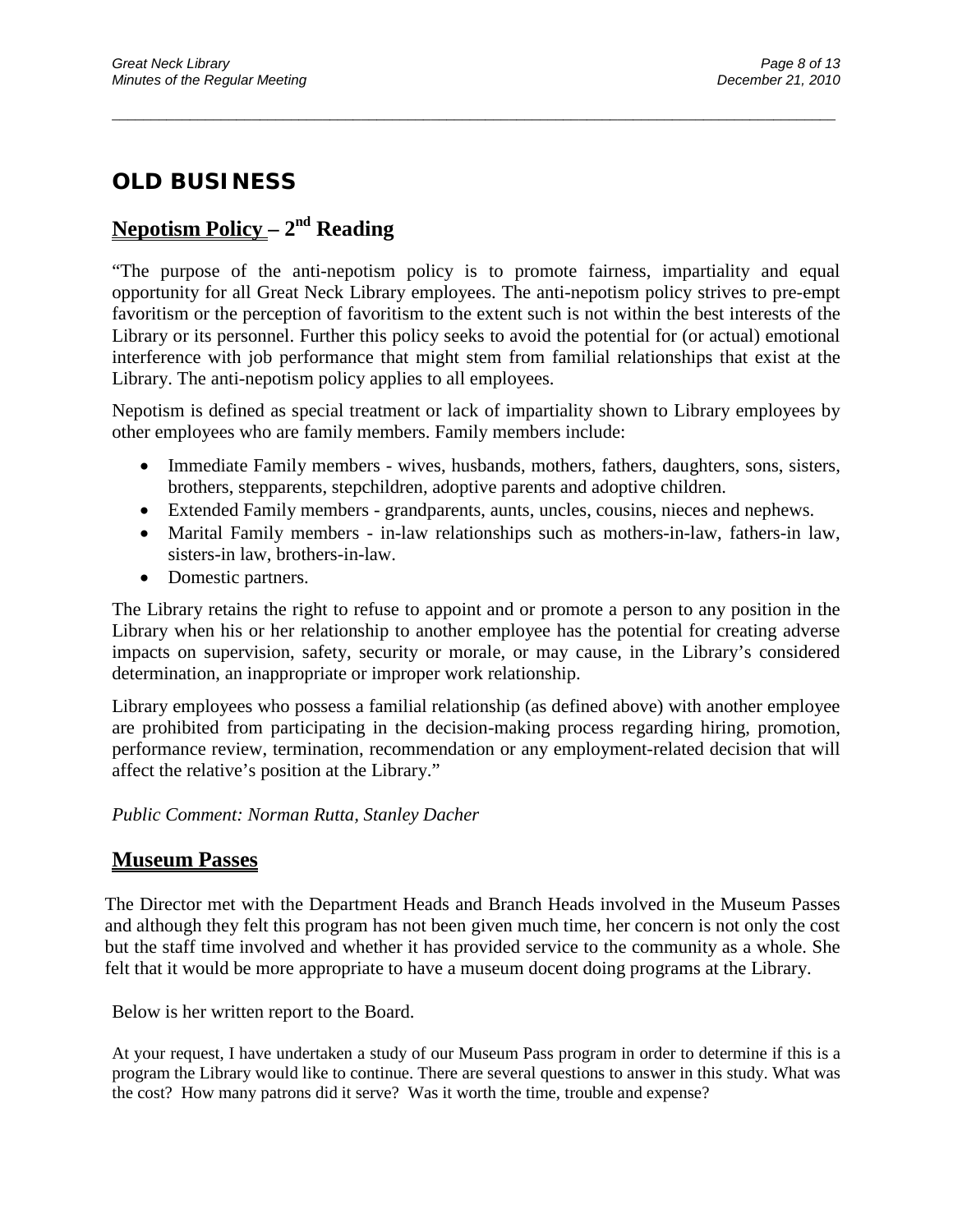The Cost: The program began in July 2009 with passes to The Cradle of Aviation, Long Island Children's Museum, the Nassau County Museum of Art and the Westbury Gardens. These passes became effective on July 15, 2009 and in September, 2009 two passes to Westbury Gardens were added. The initial cost for these passes was \$3,229.18.

\_\_\_\_\_\_\_\_\_\_\_\_\_\_\_\_\_\_\_\_\_\_\_\_\_\_\_\_\_\_\_\_\_\_\_\_\_\_\_\_\_\_\_\_\_\_\_\_\_\_\_\_\_\_\_\_\_\_\_\_\_\_\_\_\_\_\_\_\_\_\_\_\_\_\_\_\_\_\_\_\_\_\_\_\_\_\_\_\_\_\_\_\_

After an initial period in which passes were only available from Main, the Board authorized two more sets of passes to be purchased, one for Parkville and one to be split between Lakeville and Station. These were offered for loan to the public beginning January 2010. The cost for those additional passes was \$6934.00.

Patrons Served: The number of times each pass circulated does not accurately reflect the number of patrons each pass served, since each pass allowed anywhere from 4 to 6 people to enter the museum. Attached is a chart listing the museums to which we currently subscribe, the number of circulations for each museum and the cost per circ.

As you can see, the most popular museum, The Long Island Children's Museum, had 209 circulations, which is a total from all four locations. The cost per circ is \$22.25 which is very high when compared to other items we circulate. In order to get a more accurate picture, we should multiply those circs by 4, with the assumption that at least 4 people would enjoy each pass. That brings the total number to 836. Then our cost per circ is \$1.79.

By way of comparison, the library ordered 43 copies of the book *The Help*, by Kathryn Stockett which resulted in multiple copies available in all our locations and many books constantly being circulated to fill holds placed by patrons. The Library paid, on average, \$14.25 for each copy of this book, which is a total cost to the library of \$612.75. All the copies of this title circulated a total of 942 times. This results in a cost/circ of \$0.65. Similarly with the film Avatar, the Library owns 9 copies of the DVD that have circulated a total of 258 times. With an average cost per video of \$20, and a total cost of \$180, the cost per circ is \$0.69.

There could be a number of reasons to account for the low circulation. One of the reasons is the reservation system, "Tixkeeper" that we used. Patrons needed to go into our website and use Tixkeeper to reserve a museum pass and they were able to reserve it up to three months ahead of time. Once a reservation is placed, that pass must be available for the patron who placed it. So if a patron reserved a pass for Wednesday, December 8<sup>th</sup>, for example, even if it were returned by the previous patron on Monday, it would sit for two days waiting for the next patron to pick it up.

Therefore, we have decided to eliminate the use of Tixkeeper and museum passes, and starting in January, 2011, museum passes will be available on a first come, first served basis. If a patron goes onto the catalog and sees that a pass he wants is on the shelf, he may call the owning location and that location will hold the pass for one hour, so he can pick it up. We think that will result in more circs.

In summary, a little over \$10,000 has been spent on this program since July 2009. The total number of circulations for all passes has been 684. That is an average cost per circ of \$14.70. It's extremely high.

I asked my Department and Branch Heads to make recommendations concerning both the future of the program and alternate museums to which we could subscribe. Some of the Department and Branch heads cited the relative newness of the program for its slow start. They feel, perhaps, that patrons don't know about it and haven't taken advantage of it. They think we should give it more time. They further felt that it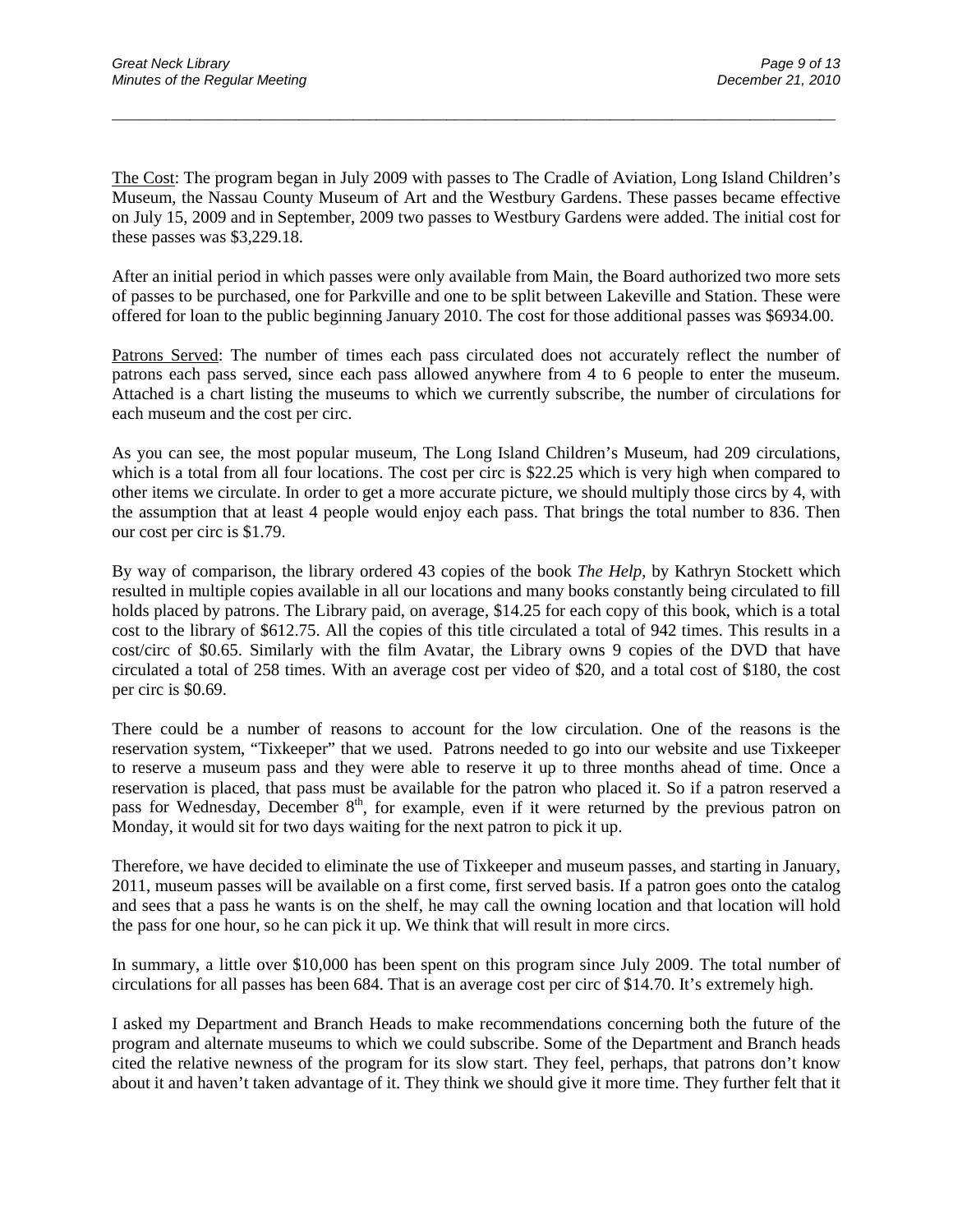is very difficult to offer a program and then take it away, although they do concede the relative number of patrons being served is low. Even if you multiply the number of circs by four it's still only 2,736.

\_\_\_\_\_\_\_\_\_\_\_\_\_\_\_\_\_\_\_\_\_\_\_\_\_\_\_\_\_\_\_\_\_\_\_\_\_\_\_\_\_\_\_\_\_\_\_\_\_\_\_\_\_\_\_\_\_\_\_\_\_\_\_\_\_\_\_\_\_\_\_\_\_\_\_\_\_\_\_\_\_\_\_\_\_\_\_\_\_\_\_\_\_

Our options are to:

- 1. Wait until the last pass expires on 8/31/11 and discontinue the program.
- 2. Look for alternate museums that would be a smaller cost to the library, such as the Children's Museum of Manhattan which would be \$1,000 for four passes, the Guggenheim (\$925 for four passes), the Intrepid (\$2,000 for four passes) the Holocaust Museum of Long Island (\$1,000 for four passes). If the Board decides to go that route, my recommendation is to fold this program into upcoming budgets and stop using the Carter fund for it.

However, when you look at the cost per circ and the \$10,000 we've spent in the last year and a half which could have been used for other things that would have benefitted the community on a much wider basis, my recommendation is to discontinue the program once the last pass expires. [End of report]

**Upon motion by Varda Solomon and seconded by Marietta DiCamillo and after discussion, it was,**

> **RESOLVED,** that the Great Neck Library Board of Trustees accept the recommendation of the Library Director to discontinue the program for the provision of Museum Passes when the last pass expires [8/31/11].

*Norman Rutta commended the Director for the excellent piece of analysis and the manner in which it was done while Ralene Adler thanked her for the depth of the analysis.*

> **VOTE:** Yes **–** 6 (DiCamillo, Eshaghoff, Greene, Kaplan, Pizer, Solomon) *MOTION CARRIED UNANIMOUSLY*

## **NEW BUSINESS**

#### **Donation Acceptance**

**Upon motion by Josie Pizer and seconded by Marietta DiCamillo and after discussion, it was,**

> **RESOLVED,** that the Great Neck Library Board of Trustees accept a Farfisa 345 professional electric organ, a Kustom 100 speaker and a Kustom 100 amplifier donated by Joyce and Stanley Dacher to Levels for the enhancement of the young adult music and drama programs.

Correction: Mr. Dacher, who was present, corrected the spelling of his name from "Dasher" to "Dacher" and the donors as Joyce and Stanley Dacher and not just Stanley Dacher.

> **VOTE:** Yes **–** 6 (DiCamillo, Eshaghoff, Greene, Kaplan, Pizer, Solomon) *MOTION CARRIED UNANIMOUSLY*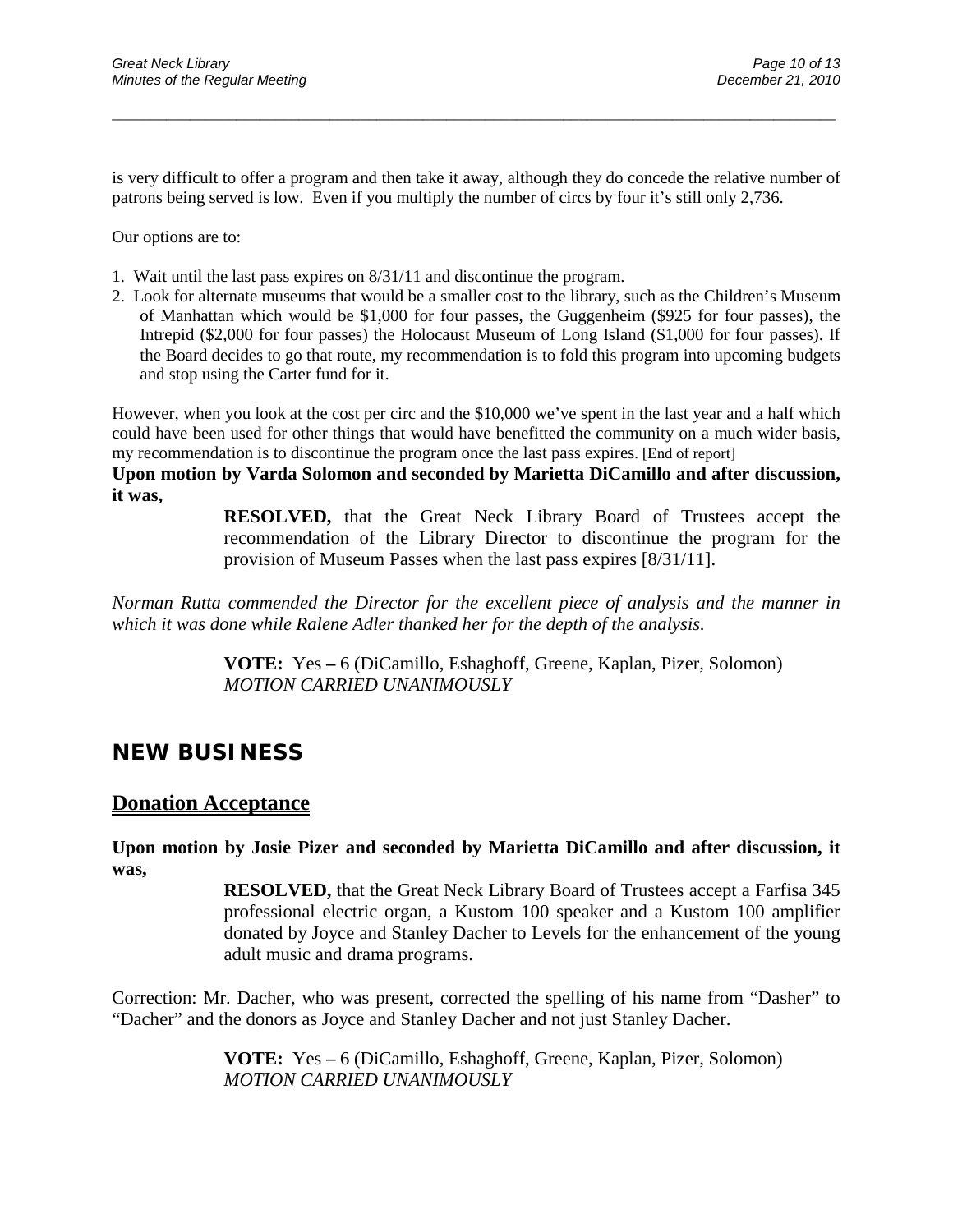### **Records to Be Destroyed**

#### **Upon motion by Janet Eshaghoff and seconded by Marietta DiCamillo and after discussion, it was,**

\_\_\_\_\_\_\_\_\_\_\_\_\_\_\_\_\_\_\_\_\_\_\_\_\_\_\_\_\_\_\_\_\_\_\_\_\_\_\_\_\_\_\_\_\_\_\_\_\_\_\_\_\_\_\_\_\_\_\_\_\_\_\_\_\_\_\_\_\_\_\_\_\_\_\_\_\_\_\_\_\_\_\_\_\_\_\_\_\_\_\_\_\_

**RESOLVED,** that the Great Neck Library Board of Trustees Library authorize the destruction of the records [below] in accordance with Record Retention policy 400-30:

Banking 3.10 Bank Statements and reconciliations – 2004 3.10 Cancelled checks – Vendor checks – 2003, 2004 and Payroll checks – 2003, 2004 Budget 3.20 Budget preparation work papers – 2004, 2005

General Accounting 3.43 Cash receipts register and Petty Cash disbursements – 2003, 2004 3.47 Paid invoices – 2003, 2004

#### Payroll

4.5 Employee's time sheets – 2003, 2004 4.11 Forms 940 & 941 – 2001, 2002, 2003, 2004 4.12 Forms 1096, 1099, W-2 – 2001, 2002, 2003, 2004

**VOTE:** Yes **–** 6 (DiCamillo, Eshaghoff, Greene, Kaplan, Pizer, Solomon) *MOTION CARRIED UNANIMOUSLY*

#### **Budget Revision**

#### **Upon motion by Varda Solomon and seconded by Marietta DiCamillo and after discussion, it was,**

**RESOLVED,** that the Great Neck Library Board of Trustees authorize the lineitem changes to the 2010 Operating Budget as detailed in the 2010 Budget Reallocation Analysis, a copy of which is to be appended to the Minutes of this meeting, as well as to the copy of the 2010 Budget maintained on file for the public at Main and the Branches.

*The Business Manager was commended for the excellent job done.*

**VOTE:** Yes **–** 6 (DiCamillo, Eshaghoff, Greene, Kaplan, Pizer, Solomon) *MOTION CARRIED UNANIMOUSLY*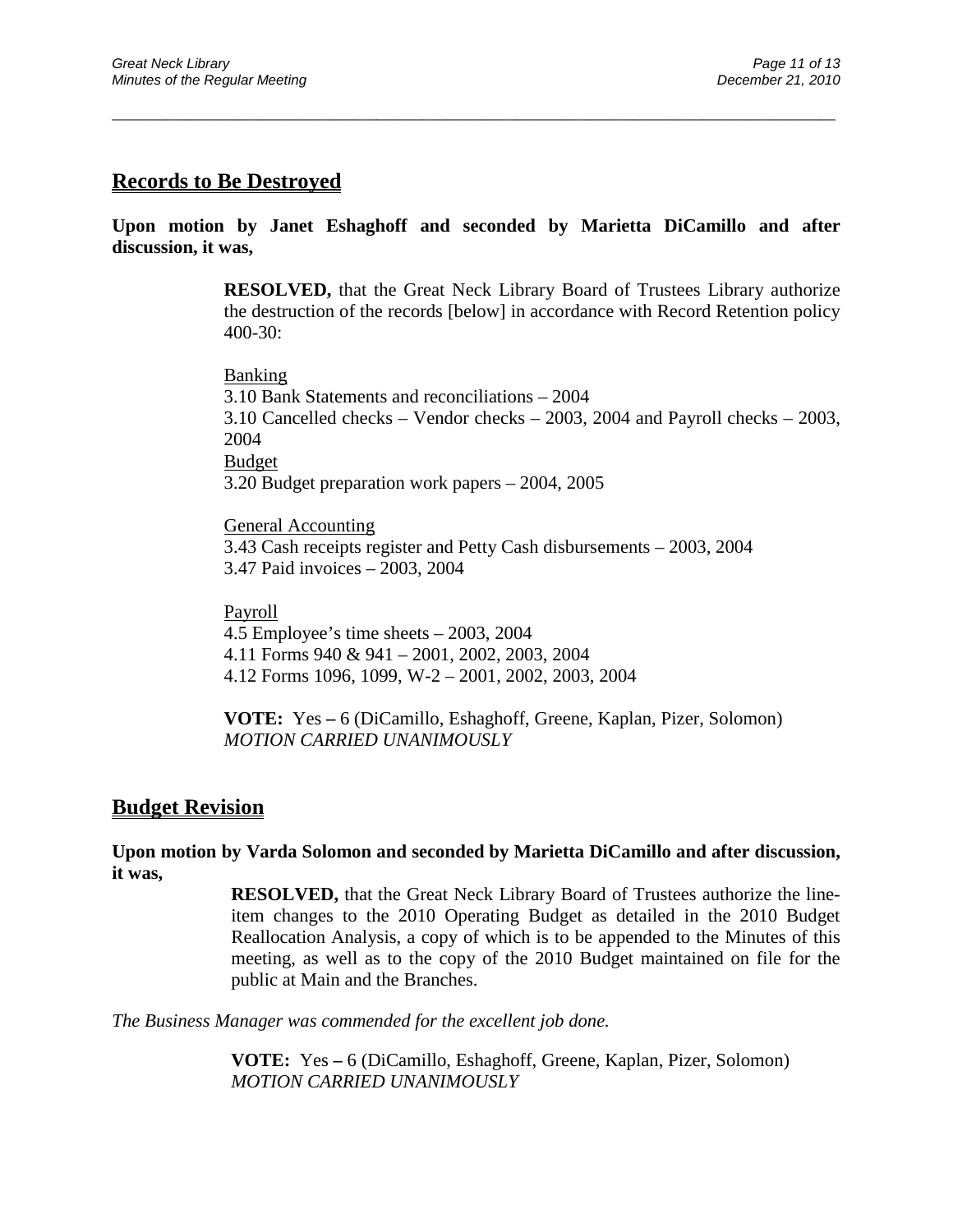## **Public Relations Firm**

Four proposals were received from Public Relations firms. Two firms have been interviewed by the Building Committee, one of which was disqualified. The other two are yet to be interviewed.

\_\_\_\_\_\_\_\_\_\_\_\_\_\_\_\_\_\_\_\_\_\_\_\_\_\_\_\_\_\_\_\_\_\_\_\_\_\_\_\_\_\_\_\_\_\_\_\_\_\_\_\_\_\_\_\_\_\_\_\_\_\_\_\_\_\_\_\_\_\_\_\_\_\_\_\_\_\_\_\_\_\_\_\_\_\_\_\_\_\_\_\_\_

Trustee DiCamillo indicated that there was no clearly defined objective as to the task of the public relations firm. The Director will prepare an analysis of what she hoped the firm could do for the Library. Although not necessary for professional services, the Director will prepare a request for proposal and send to the three firms, and she will subsequently arrange for the full Board to interview all the candidates.

*Patron Comment: Norman Rutta, Carol Frank, Stanley Dacher, JoAnn Farley, Ralene Adler, Marianna Wohlgemuth*

## **Open Time**

Carol Frank, Shirley Zuckermandel, Naomi Feldheim, Marianna Wohlgemuth – all members of the public – spoke specifically to the Parkville Branch renovation.

*Carol Frank inquired about the leak in the Children's Room and whether it has been repaired.*

The Director replied that the problem with the leak was a result of the improper installation of the HVAC equipment when the Branch was renovated over 10 years ago. The ceiling tiles have been replaced. She has received one price quote to fix the HVAC equipment and another two are forthcoming. She is preparing a request for proposal for ongoing maintenance of the HVAC system as the current contract is soon to expire.

*Sheila Zuckermandel was curious to hear what came out of the meeting with the Director and the architect and she asked for an explanation from Trustee Eshaghoff about her reference to "move the Parkville Branch up town." She also complained about the carpet behind the circulation desk being scrunched up and an accident waiting to happen. She also inquired about building upwards.*

Director Marino reported that the Branch Committee had asked the her to see what was possible for the Branch and she came up with three possibilities which she discussed with School Superintendent Tom Dolan:

- (i) Take over the space directly behind the quiet study area which would be most cost effective. Mr. Dolan promised to get back to her by tomorrow.
- (ii) Painting, recarpeting, and repairing HVAC equipment.
- (iii) Build on an extension which is the most ambitious and expensive. She asked architect Ron Zakary to give an estimate to do a feasibility study of the Branch which would cost about \$7,500. To build on would require submitting a plan to the Board of Education and the NYS Department of Education for their approval. And then, if funds are available and